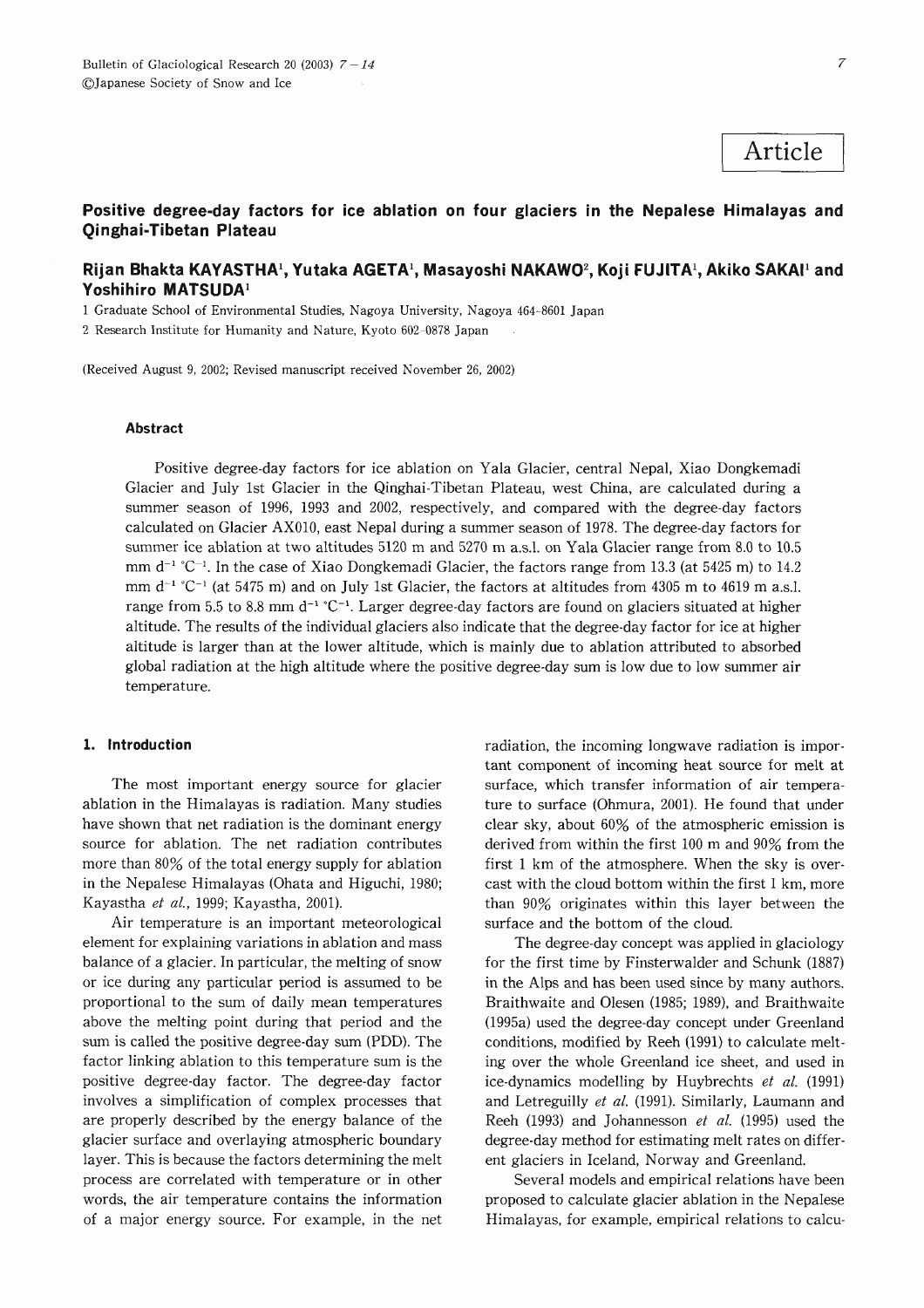late glacier ablation by Ageta and Higuchi (1984), simplified models for estimating glacier ablation under debris layer by Nakawo and Takahashi (1982) and Rana et al. (1997), and energy balance modelling for glacier mass balance on Glacier AX010 by Kayastha et al. (1999).

The ablation area of many glaciers in the Himalayas is covered with debris. Debris has a strong influence on the surface energy balance and melting of the underlying ice. The thermal conductivity (or thermal resistance) and albedo are the main physical characteristics of a debris layer that control heat conduction to the ice-debris interface. Kayastha et al. (2000b) studied the practical prediction of ice melting beneath various thickness of debris laver on Khumbu Glacier, Nepal, using a degree-day factor. Degree-day factors for ablation under various debris thickness were found and a practical relationship between debris properties and degree-day factor was established for estimating ablation under a debris layer. The data required to predict ice ablation under a debris layer are degree-day factor for ice ablation, air temperature and relation between degree-day factor and thermal properties of debris layer.

There are useful correlations between ablation and air temperature, which are very convenient to apply on glaciers in remote areas where detailed observations are scarce. In this regard, simple degreeday method is used to estimate basin discharge from two glacierized basins in the Langtang Valley (Kayastha et al., 2003) and the results are in good agreement with observed values. To use the degreeday method, the degree-day factor is a key parameter. Generally, the factors for snow and ice ablations are different; the factor for ice ablation is larger than for snow ablation due to the lower ice albedo (Braithwaite, 1995a). Glacier ablation mainly occurs in the

ablation area on ice surface rather than snow surface. And the degree-day factor for ice ablation is also an important parameter to estimate ice melting under a debris layer (Kayastha et al., 2000b). Therefore, the main purpose of the present paper is to find out applicable degree-day factors for ice on debris-free glaciers. The factors on Yala Glacier, central Nepal, Xiao Dongkemadi and July 1st Glaciers, west China, are obtained and compared with Glacier AX010, east Nepal (Kayastha et al., 2000a) to study the spatial variation of degree-day factor and its causes.

## 2. Studied glaciers and data

Locations of studied four glaciers are shown in Fig. 1.

#### 2.1. Yala Glacier, central Nepal

Yala Glacier in Langtang Valley is one of the most investigated glaciers in the Nepalese Himalayas. The highest and lowest altitudes are 5749 m and 5094 m a.s.l., respectively, and the area of the glacier is 2.5  $km<sup>2</sup>$ .

Data collected during the glaciological and meteorological observations on Yala Glacier from June to September in 1996 (Fujita et al., 1998) are used in the present study. The observed mean air temperature was 1.6 °C at 5350 m a.s.l. and total precipitation was 753 mm at the glacier camp (5110 m a.s.l.) during the above period. Among eight stakes installed and maintained at different altitudes to obtain the mass balance of the glacier during the monsoon season in 1996, only data at two stakes at the lower part of the glacier (5120 m and 5270 m a.s.l.) are used to analyse ice melt in this study. However, the small amount of snowfall brought by summer monsoon is also included in the ice melt amount (Table 1). Very low ice melt



Fig. 1. Location map of study area. The numbers 1, 2, 3 and 4 represent Glacier AX010, Yala Glacier, Xiao Dongkemadi Glacier and July 1st Glacier, respectively.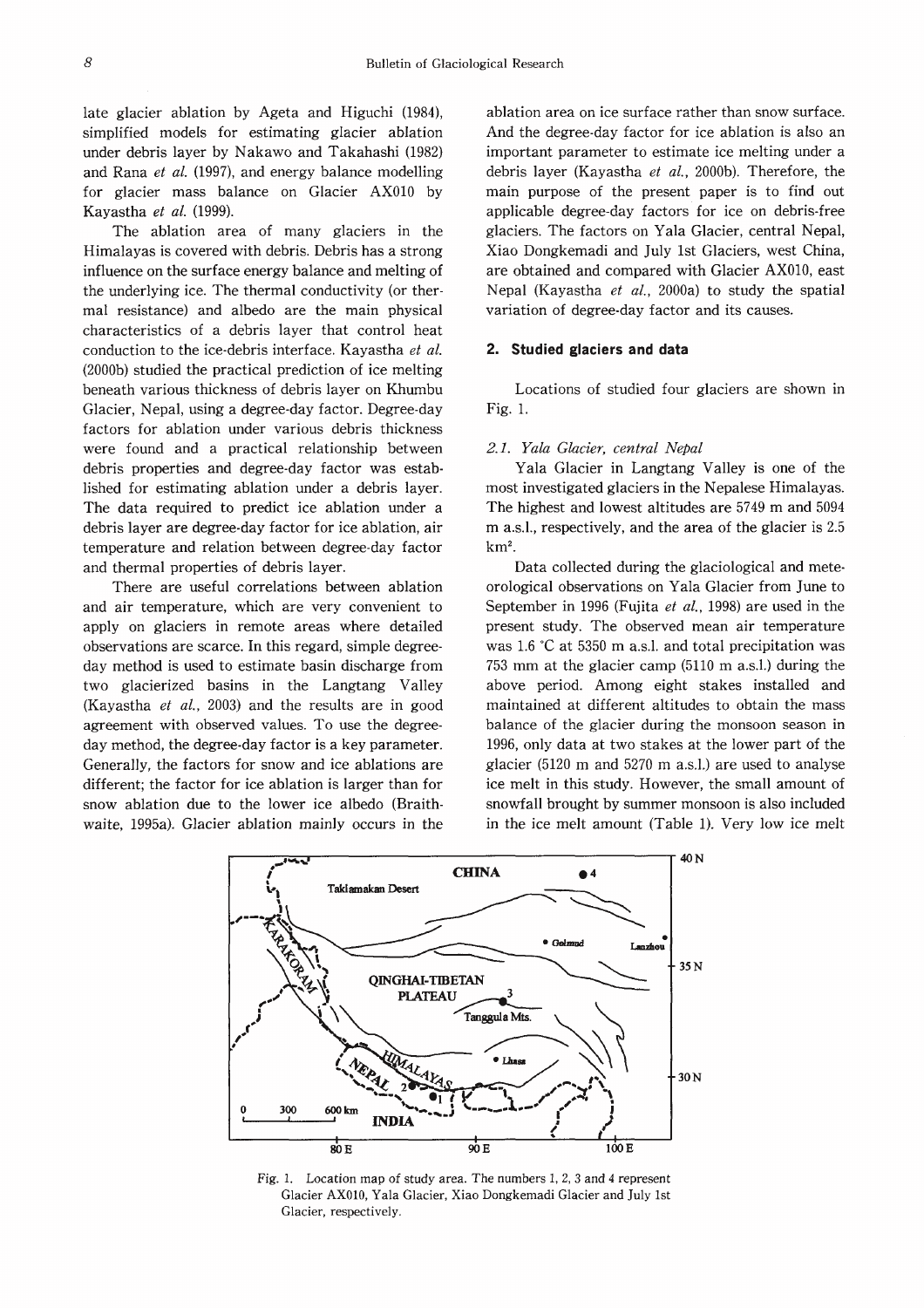occurred at stakes at higher altitude.

The total amount of ablation is calculated as a sum of ablation estimated from ice surface lowering and the melting of solid precipitation (snow). The amount of solid precipitation is calculated using the relation between probability of solid precipitation and air temperature obtained by Ageta et al. (1980) on Glacier AX010. The precipitation observed at the

glacier camp is assumed the same at the two stakes of present study. It is assumed that all snowfall during the period was melted out at the end. Air temperature was recorded in a data logger at altitude 5350 m a.s.l. and its daily mean values are used for PDD. The lapse rate of 5.5 °C km<sup>-1</sup> (Fujita *et al.*, 1997) is used to derive the temperature at lower elevations.

Table 1. Calculated monthly degree-day factors  $(k)$  for ice and related parameters on a) Yala Glacier, b) Xiao Dongkemadi Glacier and c) July 1st Glacier. Values in parentheses show the ice and snow ablations, respectively, on Yala and July 1st Glaciers. Seasonal values of ablation and PDD are cumulative totals; the seasonal degree-day factors are calculated from these totals.

#### a) Yala Glacier

| i) Stake at 5120 m a.s.l. |                  |            |                                 |
|---------------------------|------------------|------------|---------------------------------|
| Months                    | Ablation         | <b>PDD</b> |                                 |
|                           | (mm w.e.)        | (C d)      | (mm $d^{-1}$ °C <sup>-1</sup> ) |
| June                      | $768(731+37)$    | 76.5       | 10.0                            |
| July                      | $897(844+53)$    | 104.7      | 8.6                             |
| August                    | $711(557+154)$   | 117.4      | 6.1                             |
| September                 | $493(435+58)$    | 61.3       | 8.0                             |
| Seasonal                  | $2869(2567+302)$ | 359.9      | 8.0                             |
|                           |                  |            |                                 |

## ii) Stake at 5270 m  $a$ s 1

| II) Stant at 1470 III a.s.i. |                  |         |          |  |
|------------------------------|------------------|---------|----------|--|
| June                         | $518(468+50)$    | 57.4    | 9.0      |  |
| July                         | $901(816+85)$    | 80.3    | 11.2     |  |
| August*                      | $298(94+204)^*$  | $93.0*$ | $3.2*$   |  |
| September                    | 462 $(400+62)$   | 42.2    | 10.9     |  |
| Seasonal                     | $1881(1684+197)$ | 179.9   | $10.5\,$ |  |

\* omitted in Fig. 2 and in calculation for seasonal values.

### b) Xiao Dongkemadi Glacier

| Months   | Ablation    | PDD               |                                 |
|----------|-------------|-------------------|---------------------------------|
|          | $(mm$ w.e.) | (C <sub>d</sub> ) | (mm $d^{-1}$ °C <sup>-1</sup> ) |
| July     | 661         | 47.8              | 13.8                            |
| August   | 657         | 51.0              | 12.9                            |
| Seasonal | 1318        | 98.8              | $13.3\,$                        |

#### ii) Stake at 5475 m a.s.l.

| <b>July</b> | ------<br>535              | 38.7 | າງດ<br>19.0 |  |
|-------------|----------------------------|------|-------------|--|
| August      | $\sim$ $\sim$ $\sim$<br>** | 42.2 | 14.5        |  |
| Seasonal    | 146                        | 80.9 | 14.2        |  |

#### c) July 1st Glacier

| i) Stake at 4305 m a.s.l. |                  |                   |                                 |
|---------------------------|------------------|-------------------|---------------------------------|
| Months                    | Ablation         | <b>PDD</b>        |                                 |
|                           | $(mm$ w.e.)      | (C <sub>d</sub> ) | (mm $d^{-1}$ °C <sup>-1</sup> ) |
| July                      | $919(873+46)$    | 151.8             |                                 |
| August                    | 662 $(630+32)$   | 134.0             | 4.9                             |
| Seasonal**                | $1945(1809+136)$ | 353.8             | 5.5                             |

## ii) Stake at 4483 m a.s.l.

| July       | $1005(918+87)$   | 107.0 | 9.4 |
|------------|------------------|-------|-----|
| August     | $552(495+57)$    | 92.7  | 6.0 |
| Seasonal** | $1849(1620+229)$ | 255.7 |     |

### iii) Stake at 4619 m a.s.l.

| ∫ulv       | 683 $(531+152)$  | 73.7  | 9.3 |  |
|------------|------------------|-------|-----|--|
| August     | $589(522+67)$    | 63.1  | 9.3 |  |
| Seasonal** | $1473(1152+321)$ | 167.2 | 8.8 |  |

\*\* these seasonal values are cumulative totals from 15 or 16 June to 4 Sept. 2002.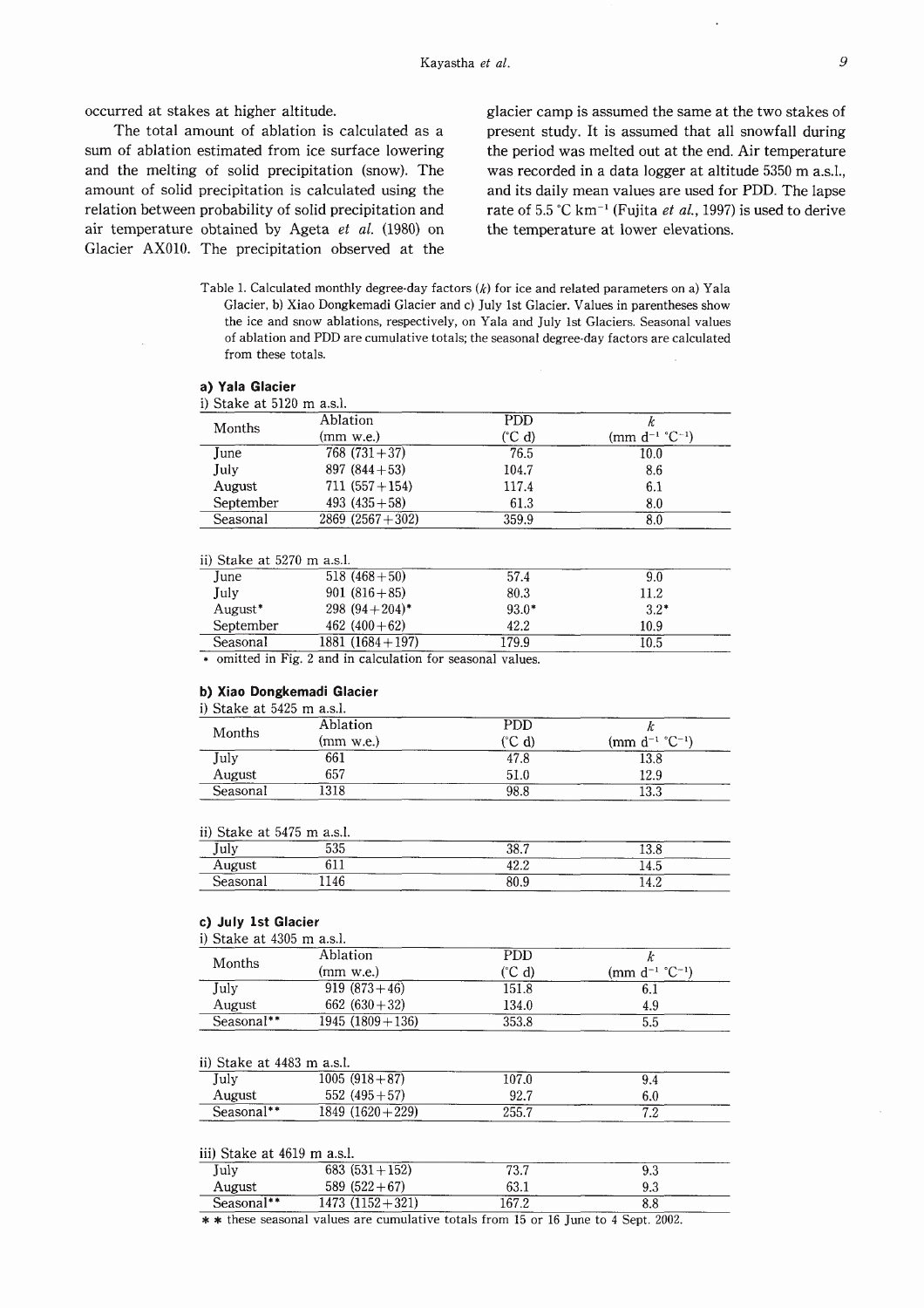## 2.2. Xiao Dongkemadi Glacier, west China

Xiao Dongkemadi Glacier lies in the middle of the Tanggula Mountains (33°N, 92°E), central Qinghai-Tibetan Plateau, west China. The highest and lowest elevations of the glacier in 1993 were 5926 m and 5380 m a.s.l., respectively, the length was 2.8 km, and the area was 1.77 km<sup>2</sup>. The glacier surface faces south to southwest with a gentle slope.

Measured air temperature and simulated ice ablation by a mass balance model (Fujita and Ageta, 2000) in July and August 1993 are used in this study. Degreeday factors for ice are calculated at altitudes of 5425 m and 5475 m a.s.l., where surface composition was dominantly ice during the study period. The observed mean air temperature was  $-0.1$  °C at 5600 m a.s.l. and total precipitation was 339.5 mm at the glacier camp (5500 m a.s.l.) during the period. The mass balance model by Fujita and Ageta (2000) calculates glacier ablation using an energy balance at the glacier surface incorporating the process of water refreezing. The results of the model verification showed that the model was indeed representative of the surface conditions, heat balance, heat conduction in the glacier, mass balance and refreezing process at different glacier altitudes.

#### 2.3. July 1st Glacier, west China

July 1st Glacier is a north-facing glacier, located on Qilian Mountains in the Qinghai-Tibetan Plateau, west China (39°15' N, 97°45' E). Meteorological, hydrological and glaciological observations were carried out by a joint research team of Japanese and Chinese scientists on this glacier from mid June to early September in 2002. The highest and lowest elevations on the glacier measured by GPS are 5088 and 4295 m a.s.l., respectively. The length along the centreline in 1985 was 3.8 km, and the area was 2.98  $km<sup>2</sup>$  (Liu et al., 1985). The altitude of the meteorological observation site was 4291 m a.s.l., where meteorological data were collected from 11 June to 4 September 2002. The observed mean air temperature was 4.4 °C and total precipitation 250 mm at the meteorological observation site during the observation period.

Among the 28 stakes established on the glacier to monitor the glacier mass balance, ablation at only three stakes at altitudes of 4305 m, 4483 m and 4619 m a.s.l. are considered in the present study. Snowmelt was dominated above the altitude 4619 m a.s.l. Air temperature was also measured at the altitude 4619 m a.s.l., and lapse rate of air temperature between the meteorological observation station and at 4619 m a.s.l. was 8.1 °C km<sup>-1</sup>. This lapse rate is used to get the air temperature at higher altitudes than the meteorological observation station. Almost all snowfall at three stakes during the observation period was melted out at the end. The total amount of ablation is calculated same as on Yala Glacier. The density of ice is

assumed to be 900 kg  $m^{-3}$  and that of snow existed at the beginning of observation, based on measurements, is 450 kg  $m^{-3}$ . The threshold daily mean air temperature between snowfall and rainfall is assumed to be 3.7 °C based on the results obtained at the meteorological station on Yang Long He Glacier, Qilian Mountains, China (Ding and Kang, 1985). Altitudinal dependence of precipitation is neglected due to lack of data.

## 2.4. Glacier AX010, east Nepal

Glacier AX010 lies at the southern front of the Nepalese Himalayas in Shorong Himal. The highest and lowest elevations on the glacier in 1978 were 5360 and 4950 m a.s.l., respectively, the length along the centreline was 1.7 km, and the area was 0.57 km<sup>2</sup>. The glacier ends at a pond. The altitude of the meteorological observation site near the base camp was 4958 m a.s.l., where meteorological data were recorded. The observed mean air temperature was 2.7 °C and total precipitation 1236 mm at the meteorological observation site on Glacier AX010 from June to August 1978. Measured air temperature and ice ablation simulated by a glacier mass balance model (Kayastha et al., 1999) are used in this study.

## 3. Degree-day factors

By definition, degree-day factor,  $k$  is calculated as a ratio of total ablation during a certain period to the PDD in the same period  $(k = total$  ablation / PDD). In general, the effectiveness of degree-day factor depends on the degree of consistency of ablation and air temperature. Therefore, cumulative monthly ablation versus PDD on Yala, Xiao Dongkemadi and July 1st Glaciers are plotted in Fig. 2. The data in June contains only 15 or 16 days and the data of 4 days in



Fig. 2. Cumulative monthly ablation versus cumulative monthly PDD on Yala, Xiao Dongkemadi and July 1st Glaciers at different altitudes. Data in June on Xiao Dongkemadi Glacier when snow ablation was dominant is included in this figure.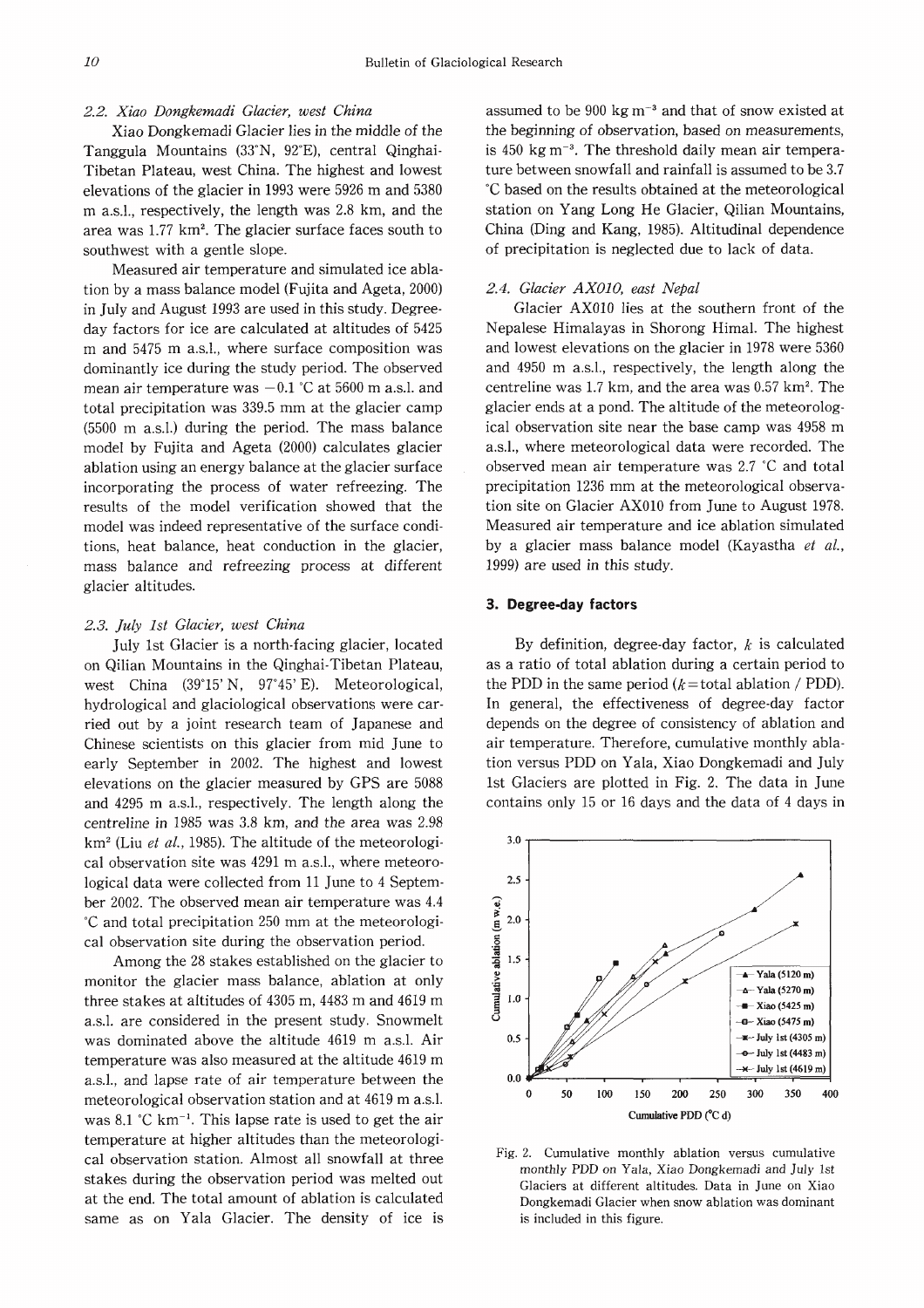September is included in August on July 1st Glacier. Although the lines are not perfectly straight, there is a high degree of consistency between ablation and air temperature on these glaciers. The degree-day factors for monthly and seasonal ablations are obtained from total ablation and PDD during the concerned period. However, at an altitude of 5270 m a.s.l. on Yala Glacier, only three months (June, July and September) total values are used for seasonal ablation as well as monthly ablation due to mostly snowmelt occurrence in August.

## 3.1. Yala, Xiao Dongkemadi and July 1st Glaciers

Calculated degree-day factors with other related parameters on Yala. Xiao Dongkemadi and July 1st Glaciers are shown in Table 1. Monthly and seasonal degree-day factors on Yala Glacier range from 6.1 to 11.2 and from 8.0 to 10.5 mm  $d^{-1}$  °C<sup>-1</sup>, respectively; those on Xiao Dongkemadi Glacier from 12.9 to 14.5 and from 13.3 to 14.2 mm  $d^{-1}$  °C<sup>-1</sup>, respectively. Similarly, monthly and seasonal degree-day factors on July 1st Glacier range from 4.9 to 9.4 and from 5.5 to 8.8 mm  $d^{-1}$  °C<sup>-1</sup>, respectively. Averaged seasonal degreeday factors for ice at different altitudes on Yala, Xiao Dongkemadi and July 1st Glaciers are 9.3, 13.8 and 7.2 mm  $d^{-1}$  °C<sup>-1</sup>, respectively. The monthly degree-day factors for ice at different altitudes of Yala, Xiao Dongkemadi and July 1st Glaciers are plotted in Fig. 3. In general, the degree-day factor at higher altitude is larger than at lower altitude. Ablation around 0 °C (with small PDD) is mainly attributed to the absorbed global radiation, which has dominant effect on having a large degree-day factor at higher altitudes than at lower altitudes, called "the low temperature effect" (Braithwaite, 1995a).



Fig. 3. Altitude versus monthly degree-day factors for ice on Yala, Xiao Dongkemadi and July 1st Glaciers in 1996, 1993 and 2002, respectively.

#### 3.2. Glacier AX010

Monthly (June, July and August) and seasonal (June to August) degree-day factors were calculated at seven points from L10 (4956 m a.s.l.) to U30 (5245 m

a.s.l.) on Glacier AX010 in 1978 (Fig. 10 in Kayastha et al., 2000a). The degree-day factors for July and August were relatively small and change little with respect to altitude compared for June. Since the summer monsoon activity is strong and cloud amount increases in July and August (monthly averaged cloud amount in tenths in daytime: June 8.7, July 9.7, and August 9.6), glacier ablation was reduced due to decrease of incoming global radiation. However, the degree-day factors were large in June due to ablation by large amount of absorbed global radiation (Kayastha et al., 2000a). The seasonal average degreeday factor increases with respect to altitude and its value ranges from 7.7 to 11.6 mm  $d^{-1}$  °C<sup>-1</sup>. Averaged degree-day factors at seven points for seasonal ablation on Glacier AX010 was 9.3 mm  $d^{-1}$  °C<sup>-1</sup>. The calculated average degree-day factor for ice from L10 to L100 (5145 m a.s.l.) was 8.7 mm d<sup>-1</sup> °C<sup>-1</sup>, during the ice ablation period from June to August 1978 (Fig. 2 in Kayastha et al., 2000a).

#### 4. Comparison of degree-day factors

Calculated seasonal degree-day factors for ice on Glacier AX010, Yala, Xiao Dongkemadi and July 1st Glaciers are plotted in Fig. 4. In general, the degreeday factor for ice increases as altitude increases and this trend holds within a glacier as well as in comparison between two or more glaciers of different regions. During the main ablation period/zone with high PDD values on Glacier AX010, degree-day factors for ice showed relatively similar values at different altitudes.



Fig. 4. Altitude versus seasonal degree-day factors for ice on Glacier AX010, Yala, Xiao Dongkemadi and July 1st Glaciers. Solid lines represent regression lines.

Degree-day factors for snow and ice at various locations as tabulated in Braithwaite and Zhang (2000) and Kayastha et al. (2000a) are shown with the results of present study in Table 2. Although very large degree-day factors for ice were reported in Greenland ice sheet and Spitsbergen, the degree-day factors on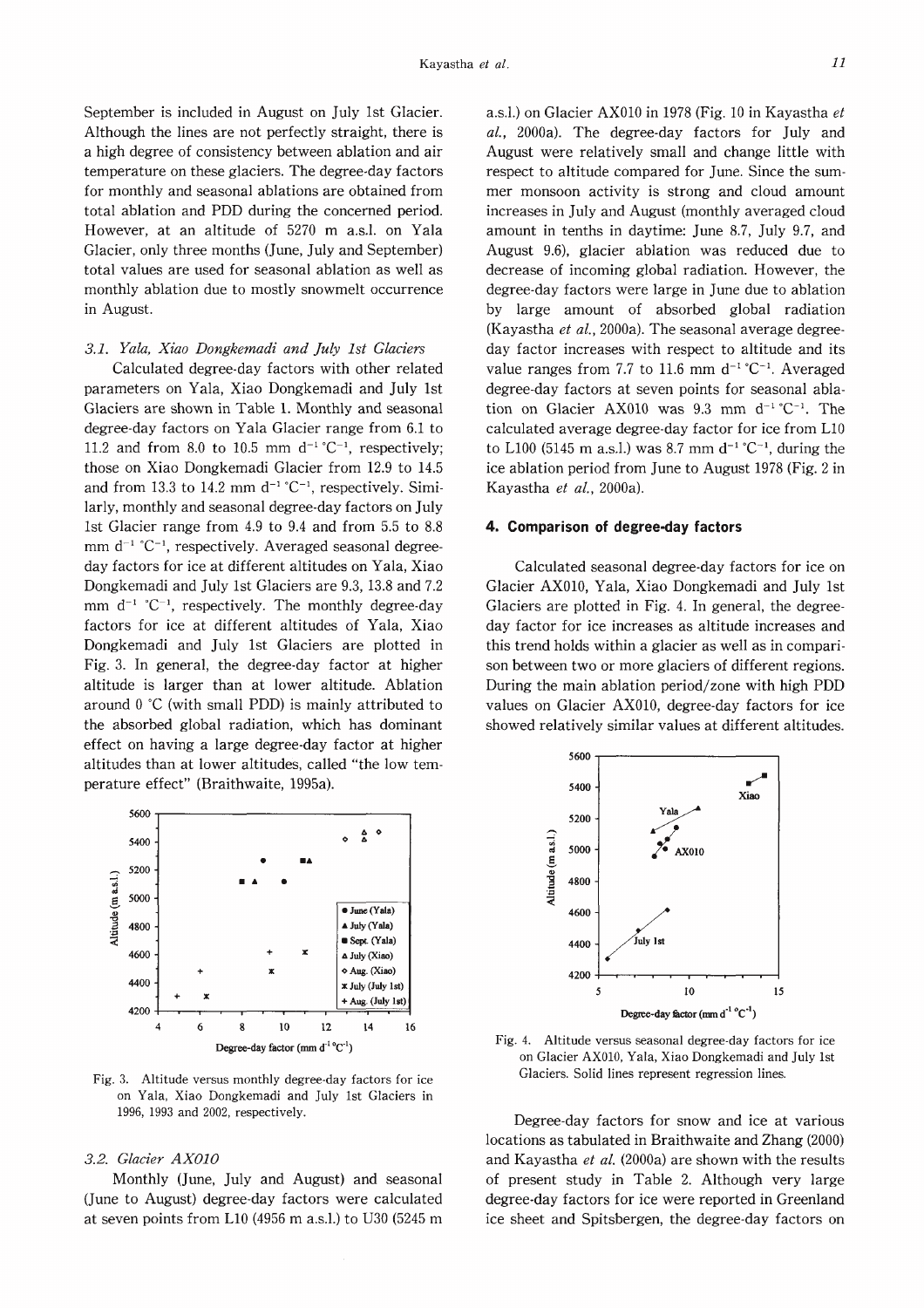| Ice           | Snow | Glacier/location                    |
|---------------|------|-------------------------------------|
| 9.3           |      | Yala Glacier, central Nepal         |
| 13.8          |      | Xiao Dongkemadi Glacier, west China |
| 7.2           |      | July 1st Glacier, west China        |
| 8.7           | 7.9  | AX010, east Nepal**                 |
| 8.3           | 3.7  | Q. sermia, W-Greenland*             |
| 8.1           | 2.9  | Nordbogletscher, W-Greenland*       |
| $5.9 - 9.8$   |      | North Greenland*                    |
| 18.6          |      | EGIG Camp IV, Greenland*            |
| 13.8          |      | Spitsbergen*                        |
| $20.1 - 22.2$ |      | GIMEX profile, W-Greenland*         |
| $8.3 - 9.4$   |      | Greisgletscher, Switzerland*        |
| $5.0 - 7.0$   |      | Swiss glaciers*                     |
| $6.9 - 7.1$   |      | Patagonia, Argentina*               |
| 6.3           |      | Store Supphellebre*                 |
| 5.4           |      | Gr. Aletschgletscher*               |
| $5.5 \pm 2.3$ |      | Glaciers in Norway*                 |
| $6.3 \pm 1.0$ |      | Arctic Canada*                      |
| 6.0           | 3.0  | Franz Josef Glacier*                |
| 7.7           | 5.7  | Satujokull, Iceland*                |
| 6.4           | 4.4  | Nigardsbreen, Norway*               |
| 6.2           | 3.8  | Glacier de Sarennes, France*        |
| 6.0           | 4.5  | Alfotbreen, Norway*                 |
| 5.5           | 3.5  | Hellstugubreen, Norway*             |

Table 2. Degree-day factors at various locations. Units are mm  $d^{-1}$  °C<sup>-1</sup>

\*from Braithwaite and Zhang (2000), Table 4.

\* \* from Kayastha et al. (2000a), Table 3.

Glacier AX010, Yala and Xiao Dongkemadi Glaciers are relatively larger than many other glaciers in Table 2. Braithwaite (1995a) also mentioned that large positive degree-day factors only occur with lower positive degree-days (lower temperatures) and there is no sign of large values at high temperatures. The similarity between the degree-day factors in the present study and in some parts of the Greenland ice sheet (Braithwaite, 1995a) is, however, against Braithwaite (1995b) in which the author pointed out that sensible heat flux in the Himalayas and Qinghai-Tibetan Plateau would be nearly half (small  $k$ ) at same air temperature compared to Greenland ice sheet due to the lower density of air in the high altitudes. This may contribute to inter-regional variations in degree-day factors. Surprisingly, no difference in degree-day factors or the large degree-day factor in the Himalayas and Qinghai-Tibetan Plateau, may be due to ablation attributed to absorbed global radiation at high altitude (lower air temperature), because considerable amount of net shortwave radiation was found even at and around  $0$  °C air temperature on Glacier AX010 (Fig. 6 in Kayastha et al., 2000a).

## 5. Variation of positive degree-day factor with respect to summer mean air temperature

Variation of degree-day factor with respect to mean air temperature is studied in order to know how the degree-day factor changes with respect to mean air temperature. It helps to assess the degree-day factor in different climatic region and scenario.

Figure 5 is obtained by plotting the degree-day factors for seasonal ice ablations on Yala, Xiao Dongkemadi and July 1st Glaciers (Table 1) and the factor during ice ablation period on Glacier AXOlO (Fig. 2 in Kayastha et al., 2000a) versus mean air temperature. The variation of degree-day factors with respect to mean air temperature is very similar on all four glaciers regardless of being situated at three different geographical locations, namely the Nepalese Himalayas, central Qinghai-Tibetan Plateau, and northern periphery of the Qinghai-Tibetan Plateau. The large degree-day factors are found only at lower air temperature as stated in Braithwaite (1995a).



Fig. 5. Seasonal degree-day factor for ice versus mean air temperature on Glacier AX010, Yala, Xiao Dongkemadi and July 1st glaciers.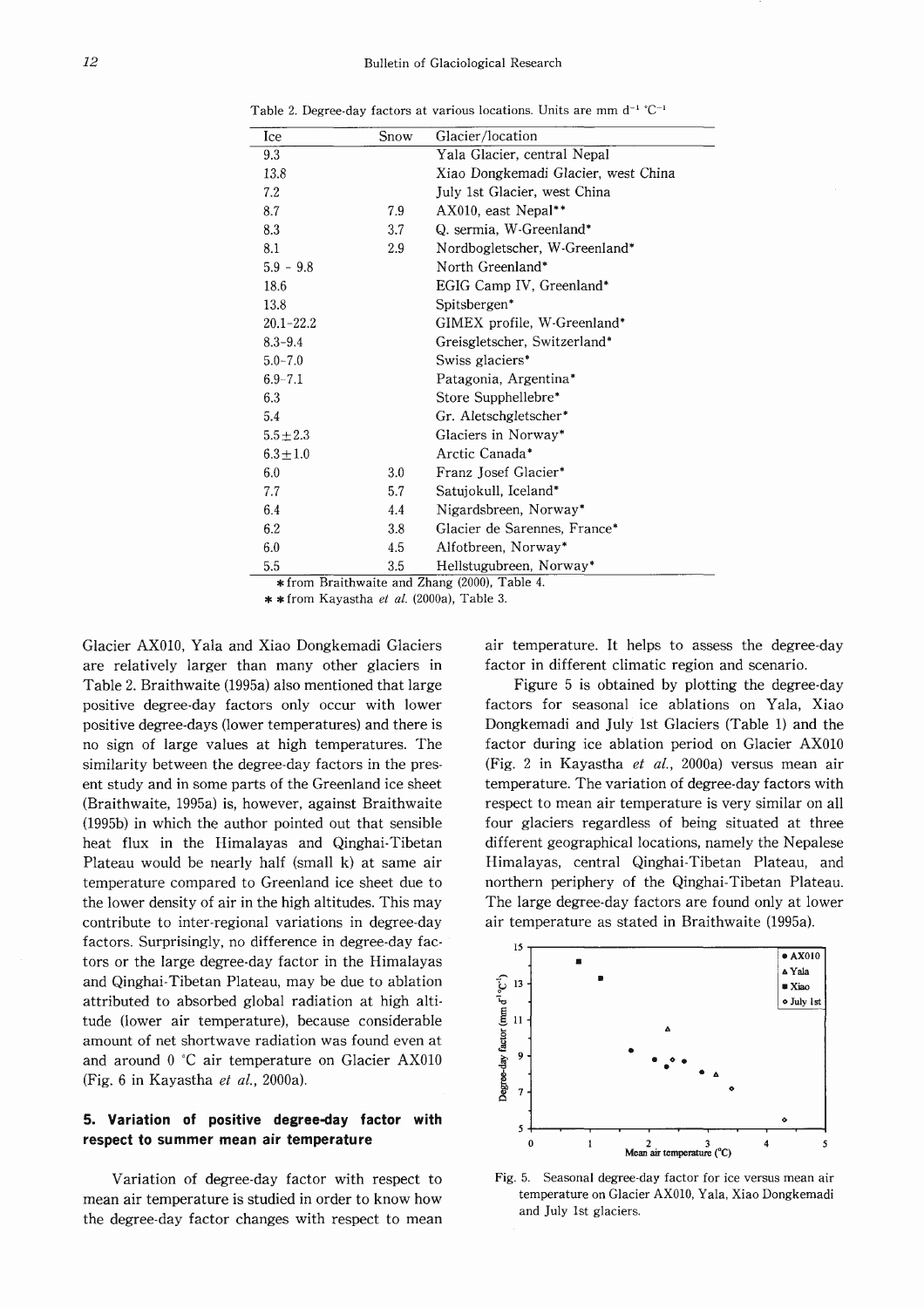## 6. Concluding remarks

The monthly degree-day factors for ice at two altitudes 5120 m and 5270 m a.s.l. on Yala Glacier range from 6.1 to 11.2 mm  $d^{-1}$  °C<sup>-1</sup>. In the case of Xiao Dongkemadi Glacier, the factors range from 12.9 (at 5425 m) to 14.5 mm d<sup>-1</sup> °C<sup>-1</sup> (at 5475 m) and on July 1st Glacier the factors at altitudes from  $4305$  m to  $4619$  m a.s.l. range from 4.9 to 9.4 mm d<sup>-1</sup> °C<sup>-1</sup> mm d<sup>-1</sup> °C<sup>-1</sup> showing the larger values at the higher altitudes on all glaciers. The seasonal degree-day factor averaged at different altitudes on July 1st Glacier is 7.2 mm  $d^{-1}$  $^{\circ}$ C<sup>-1</sup>, both on Yala Glacier and Glacier AX010 is 9.3 and on Xiao Dongkemadi, it is 13.8 mm  $d^{-1}$  °C<sup>-1</sup>. The large degree-day factor at higher altitude is mainly due to ablation attributed to absorbed global radiation at the high altitude where the PDD is low due to low summer air temperature.

In general, degree-day factor varies seasonally as well as with altitude depending on air temperature, radiation, and other climatic and surface conditions of the glacier. Therefore, for the accurate estimation of glacier ablation, it is necessary to obtain the degreeday factors for proper periods and zones.

It would be useful to find out degree-day factor for snow/ice ablation in different Himalayan regions so that one can estimate contribution of glacier melt using a degree-day method while calculating total discharge from a glacierized basin. This is because water resources of ungauged glacierized Himalayan basins are now increasingly being used for small hydropower plant construction due to economic activities in such area. The present research has produced useful results for ablation on debris-free ice but, because the ablation area of large glaciers in the Himalayas are typically covered with debris layers, it would be interesting to extend the simple degree-day method to calculate ice ablation under debris layers.

## **Acknowledgments**

This study was carried out under the Postdoctoral Fellowship Program for Foreign Researchers by the Japan Society for the Promotion of Science (JSPS). The expenses for the field research and data analyses were supported by a Grant-in-Aid for Scientific Research (Project No. 13373006) from the Ministry of Education, Culture, Sports, Science and Technology,Japanese Government and Research Fellow ship of the Japan Society for the Promotion of Science for Young Scientists. This is partly a contribution from the Oasis Project (Historical evolution of adaptability in an oasis region to water resource changes), being promoted by the Research Institute for Humanity and Nature (RIHN). We would like to thank Dr. R. Naruse, Hokkaido University and two other anony-

#### **References**

- Ageta, Y., Ohata, T., Tanaka, Y., Ikegami, K. and Higuchi K. (1980): Mass balance of Glacier  $AX010$  in Shorong Himal during the summer monsoon season, East Nepal. Seppyo, **41.** Special Issue, 34-41.
- Ageta, Y. and Higuchi, K. (1984): Estimation of mass balance components of a summer-accumulation type glacier in the Nepal Himalaya. Geogr. Ann., 66 (3), 249-255.
- Braithwaite R. J. and Olesen, O. B. (1985): Ice ablation in West Greenland in relation to air temperature and global radiation. Z. Gletscherkd. Glaziageol., 20, 155-168.
- Braithwaite R. J. and Olesen, O. B. (1989): Calculation of glacier ablation from air temperature, West Greenland. In Glacier fluctuations and climatic change, ed. Oerleamns, L. Kluwer Academic Publishers, Dordrecht, 219-233.
- Braithwaite, R. J. (1995a): Positive degree-day factors for ablation on the Greenland ice sheet studied by energy-balance modelling. J. Glaciology, **41** (137), 153-160.
- Braithwaite, R. J. (1995b): Aerodynamic stability and turbulent sensible-heat flux over a melting ice surface, the Greenland ice sheet. J. Glaciology,  $41$  (139), 562-571.
- Braithwaite, R. J. and Zhang, Y. (2000): Sensitivity of mass balance of five glaciers to temperature changes assessed by tuning a degree-day model. J. Glaciology,  $46$  (152), 7-14.
- Ding, L. and Kang X. (1985): Climatic conditions for the development of glacier and their effect on the characteristics of glaciers in Qilian Mountains (in Chinese). Memoirs of Lanzhou Institute of Glaciology and Cryopedology, Chinese Academy of Sciences, No. 5, 9-15.
- Finsterwalder, S. and Schunk, H. (1887): Der Suldenferner. Zeitschrift des Deutschen und Osterreichischen Alpenver eins,18,72-89.
- Fujita, K., Sakai, A. and Chhetri, T. B. (1997): Meteorological observation in Langtang Valley, Nepal Himalayas, 1996. Bull. of Glacier Res., **15**, 71-78.
- Fujita, K., Takeuchi, N. and Seko, K. (1998): Glaciological observations of Yala Glacier in Langtang Valley, Nepal Himalayas, 1994-1996. Bull. of Glacier Res., **16**, 75-81.
- Fujita, K. and Ageta, Y. (2000): Effect of summer accumulation On glacier massbalance on the Tibetan Plateau revealed by mass balance model. J. Glaciology, 46 (153), 244-252.
- Huybrechts, P., Letreguilly, A. and Reeh, N. (1991): The Greenland ice sheet and greenhouse warming. Palaeogeogr., Palaeoclimatetol., Palaeoecol., 89 (4), 399-412.
- Johannesson, T., Sigurdsson, O., Laumann, T. and Kennett, M. (1995): Degree-day glacier mass-balance modelling with applications to glaciers in Iceland, Norway and Greenland. J. Glaciology, **41** (138), 345-358.
- Kayastha, R. B., Ohata, T. and Ageta, Y. (1999): Application of a glacier mass-balance model to a Himalayan glacier. J. Glaciology,45(151),559-567.
- Kayastha, R. B., Ageta, Y. and Nakawo, M. (2000a): Positive degree-day factors for ablation on glaciers in the Nepalese Himalayas: case study on Glacier AX010 in Shorong Himal, Nepal. Bull. of Glaciological Res.,  $17$ ,  $1-10$ .
- Kayastha, R. B., Takeuchi, Y, Nakawo, M. and Ageta, Y. (2000b): Practical prediction of ice melting beneath various thickness of debris cover on Khumbu Glacier, Nepal, using a positive degree-day factor. Debris-Covered Glaciers (Proceedings of the Seattle Workshop, September 2000). IAHS Publication No. 264, 71-81.
- Kayastha, R. B. (2001): Study of glacier ablation in the Nepalese Himalayas by the energy balance model and positive degree-day method. D. Sc. thesis, Nagoya University.